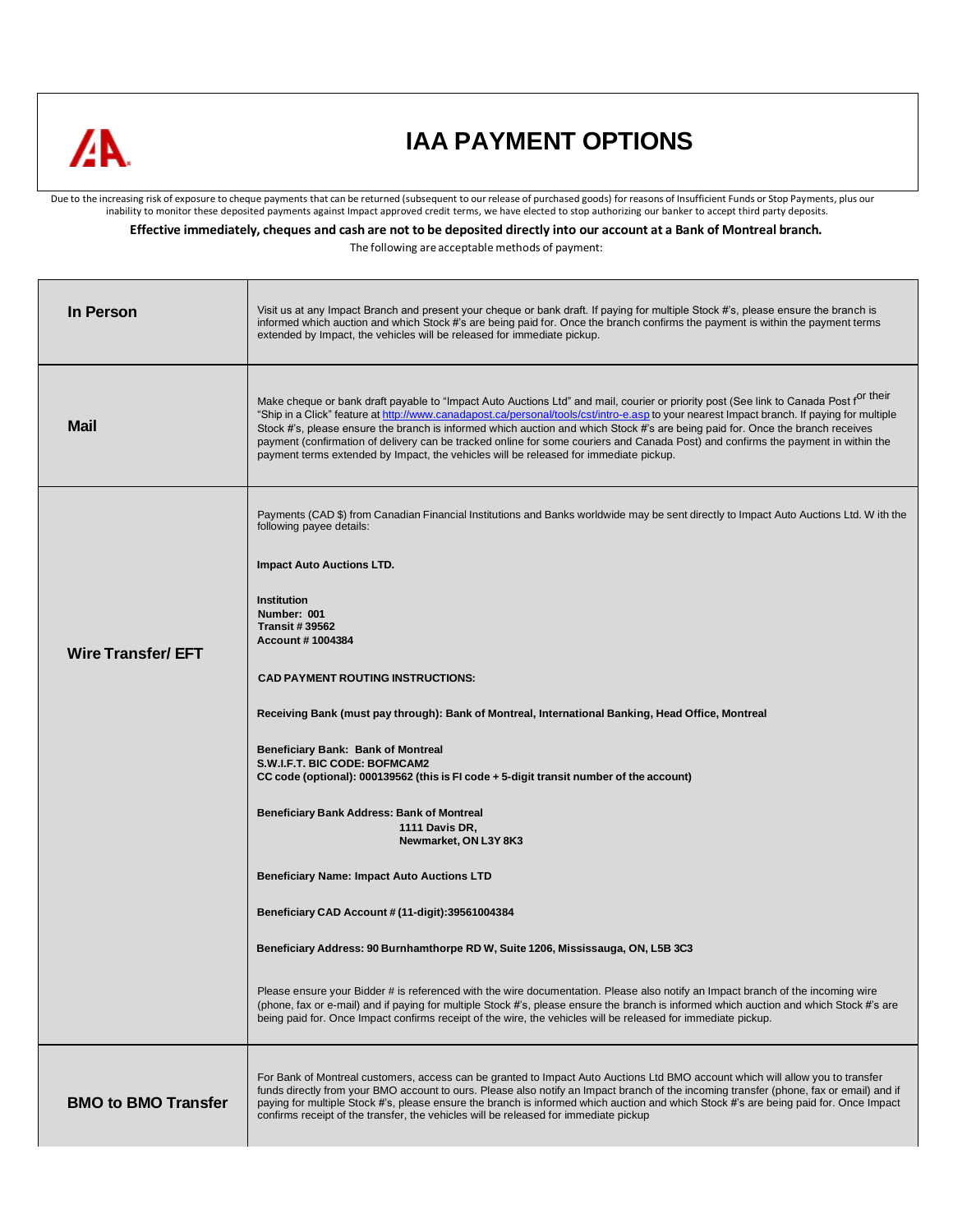| <b>AFC</b>              | Impact Auto Auctions has partnered with AFCdealer.com to help Buyers leverage their capital and expand their purchasing power.<br>Buyers now have the option to floor vehicles directly from their Auction Center account as one of the payment options.                                                                                                                                                                                                          |  |  |
|-------------------------|-------------------------------------------------------------------------------------------------------------------------------------------------------------------------------------------------------------------------------------------------------------------------------------------------------------------------------------------------------------------------------------------------------------------------------------------------------------------|--|--|
| <b>Credit Card</b>      | Impact Auto Auctions Ltd will accept payment by VISA, Mastercard or American Express for certain Impact fees (Buyer Registration,<br>Pull Fee, Late Fee etc.) to a maximum of \$500. Due to the high cost of Credit Card fees, we are unable to accept Credit Card payments<br>for vehicle sales. Payments can be made in person at any Impact branch or the attached Credit Authorization form can be completed<br>and faxed or e-mailed to any Impact location. |  |  |
| <b>INTERAC Online</b>   | Vehicle and invoice payment using Interac Online payment is the easiest, fastest and most convenient way to pay, obtain your Bill of<br>Sale and Gate Pass to pick-up your vehicle purchases. To provide this secure payment method, Impact has partnered with INTERAC<br>Online.                                                                                                                                                                                 |  |  |
| <b>E-Transfer</b>       | Impact is now accepting e-transfer payments. Check with your banking institution on daily, weekly, monthly limits.<br>Make an e-transfer payment to ar_ca@iaai.com from your online banking account or app.<br>Please include your buyer # and stock #'s if you're not paying the entire balance owing.<br>Payments are cleared upon receipt. All gate passes and any bill of sale can be located on the purchase history tab<br>within auction center.           |  |  |
| <b>MPI Payments</b>     | For all Manitoba Public Insurance (MPI) purchases, please CLICK HERE for payment options directly to MPI.                                                                                                                                                                                                                                                                                                                                                         |  |  |
| <b>Terms of Payment</b> |                                                                                                                                                                                                                                                                                                                                                                                                                                                                   |  |  |
|                         |                                                                                                                                                                                                                                                                                                                                                                                                                                                                   |  |  |

Payment for vehicles is due within three (3) business days of Auction. Payment in full needs to be complete before the vehicle is removed from the Auction premise(s). All sold<br>vehicles must be removed within three (3) busi

Contact your Impact Home Branch, Troy Edwards or Jim Laughland if you have any questions or concerns.

Troy Edwards **Contract Contract Contract Contract Contract Contract Contract Contract Contract Contract Contract Contract Contract Contract Contract Contract Contract Contract Contract Contract Contract Contract Contract C** National Buyer Development Manager Controller Tel: (905) 896 9727<br>Cell: (416) 843 1281<br>tedwards@iaai.com

Tel: (905) 896 9727 Tel: (905) 896 9727 [jlaughland@iaai.com](mailto:jlaughland@iaai.com)

| <b>IAA BRANCH LOCATIONS</b>                                                                                                        |                                                                                                                                     |                                                                                                                                             |                                                                                                                                    |  |  |
|------------------------------------------------------------------------------------------------------------------------------------|-------------------------------------------------------------------------------------------------------------------------------------|---------------------------------------------------------------------------------------------------------------------------------------------|------------------------------------------------------------------------------------------------------------------------------------|--|--|
| <b>IAA Calgary</b>                                                                                                                 | <b>IAA London</b>                                                                                                                   | <b>IAA Edmonton</b>                                                                                                                         | <b>IAA Halifax</b>                                                                                                                 |  |  |
| 285125 Duff Drive<br>Rockyview, AB, T1X 0K1<br><b>Bryan Pronk</b><br>Tel: 1-866-866-8956<br>Tel: 403 285 1411<br>Fax: 403 280 4694 | 1900 Gore Road<br>London, ON, N5W 6B8<br><b>Nancy McCarthy</b><br>Tel: 1-866-866-8952<br>Tel: 519 457 6448<br>Fax: 519 457 4125     | 27286 96 Ave NW<br>Box #1366<br>Acheson, AB, T7X 6J3<br><b>Torey Tatro</b><br>Tel: 1-866-866-8954<br>Tel: 587-772-2680<br>Fax: 877-878-2375 | 300 Sky Blvd.<br>Enfield, NS, B2T 1K3<br>Sarah Innes<br>Tel: 1-866-215-3336<br>Tel: 902-873-3933<br>Fax: 902-873-3686              |  |  |
| <b>IAA Hamilton</b>                                                                                                                | <b>IAA Québec</b>                                                                                                                   | <b>IAA Moncton</b>                                                                                                                          | <b>IAA Montréal</b>                                                                                                                |  |  |
| 406 Lake Avenue N.<br>Hamilton, ON, L8E 3C2<br>Jake Mirza<br>Tel: 1-866-467-2284<br>Tel: 905 560 4045<br>Fax: 905 560 7111         | 1215 Industriel,<br>St-Nicholas, QC, G7A1A9<br>Josee Loyer<br>Tel: 1-877-839-0070<br>Tel: 418 839 0070<br>Fax: 418 839 7334         | <b>20 Marriott Drive</b><br>Moncton, NB, E1A 7S4<br><b>Tyler Shediac</b><br>Tel: 1-866-215-3338<br>Tel: 506 855 5297<br>Fax: 506 854 0251   | 2000 Leopold-Hamelin<br>Laval, QC, H7B 0A3<br>Magdalena Demydczuk<br>Tel: 1-800-477-4595<br>Tel: 450-452-4043<br>Fax: 450-452-2310 |  |  |
| <b>IAA Ottawa</b>                                                                                                                  | IAA Corporate Office                                                                                                                | <b>IAA Sudbury</b>                                                                                                                          | <b>IAA Toronto</b>                                                                                                                 |  |  |
| 1717 Burton Road<br>Vars, ON, K0A 3H0<br><b>Carrie Allinott</b><br>Tel: 1-866-215-3331<br>Tel: 613 443 3171<br>Fax: 613 443 0835   | 90 Burnhamthorpe Rd. W.<br><b>Suite 1206</b><br>Mississauga, ON, L5B 3C3<br>Jim Laughland<br>Tel: 905 896 9727<br>Fax: 905 896 9001 | <b>90 National Street</b><br>Garson, ON, P3L 1M5<br>Carmen Duhaime<br>Tel: 1-866-215-3334<br>Tel: 705 560 2723<br>Fax: 705 560 9867         | 535 Wentworth St West<br>Oshawa, ON, L1J6G5<br>Dave Tenk<br>Tel: 1-866-266-8083<br>Tel: 289-316-0646<br>Fax: 905-473-6531          |  |  |